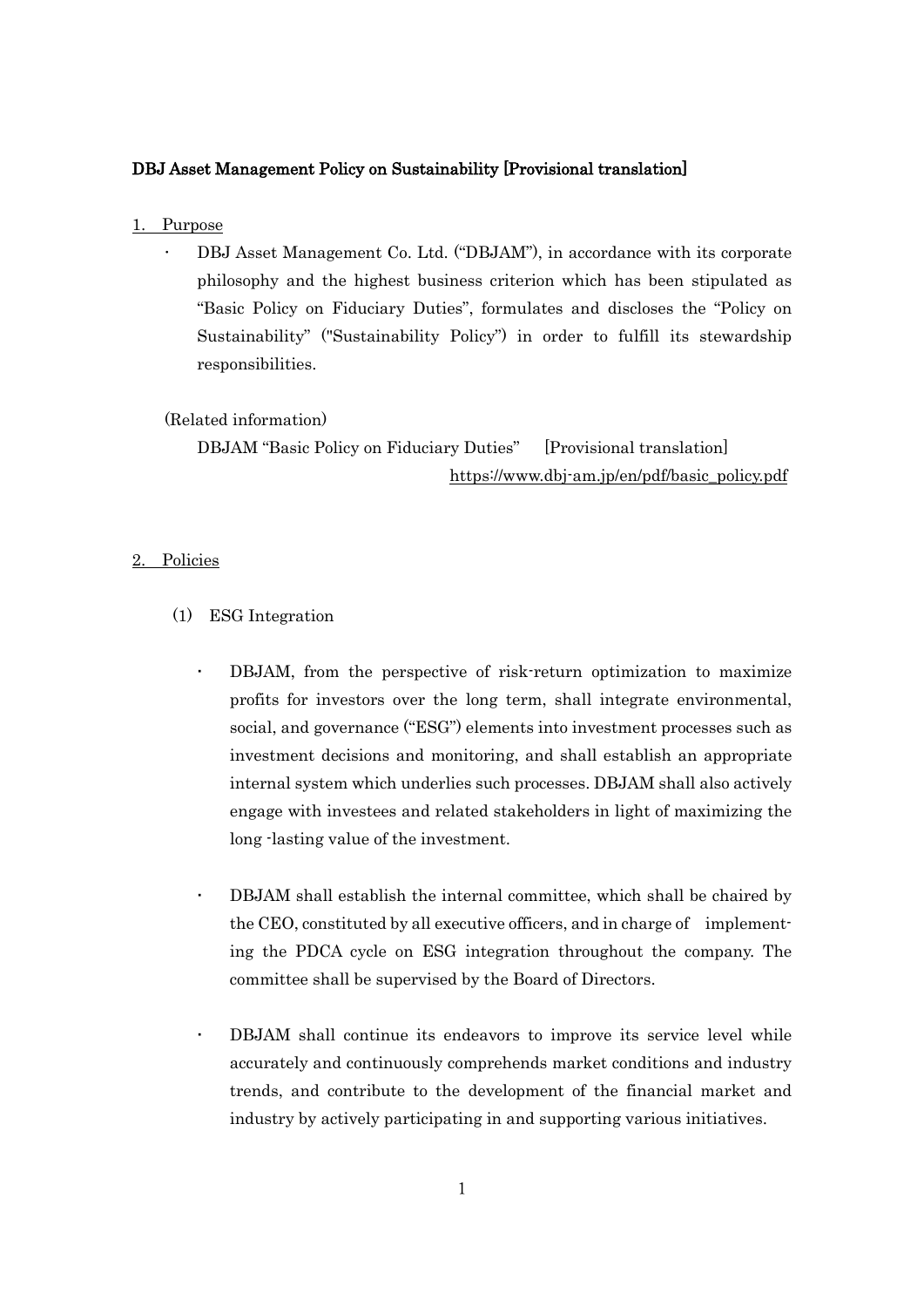- (2) Corporate Responsibility as a Social Being
	- In accordance with expectations from various stakeholders of the DBJ Group, DBJAM shall fulfill corporate social responsibilities for the realization of a sustainable society.
	- From the perspective of considering establishment of a sustainable and sound environment and society, DBJAM shall not undertake contracts for or invest in the following types of businesses.
		- ① Businesses that infringe public order or morals
		- ② Businesses that have relations with anti-social forces
		- ③ Businesses that disregard common norms
		- ④ Businesses that violate or may violate laws and regulations
			- Ex.) Businesses that infringe on the Convention on International Trade in Endangered Species of Wild Fauna and Flora (Washington Convention), businesses that engage in child labor or forced labor, businesses that have a negative impact on World Heritage Sites designated by UNESCO, businesses that have a negative impact on wetlands designated under the Ramsar Convention.
		- ⑤ Businesses related to inhumane weapons
			- Ex.) Businesses related to the manufacture of inhumane weapons such as cluster bombs, nuclear weapons, biological or chemical weapons, and anti-personnel mines.

 DBJAM shall work to consistently implement its own endeavors toward the realization of a sustainable society, including consideration for the environment.